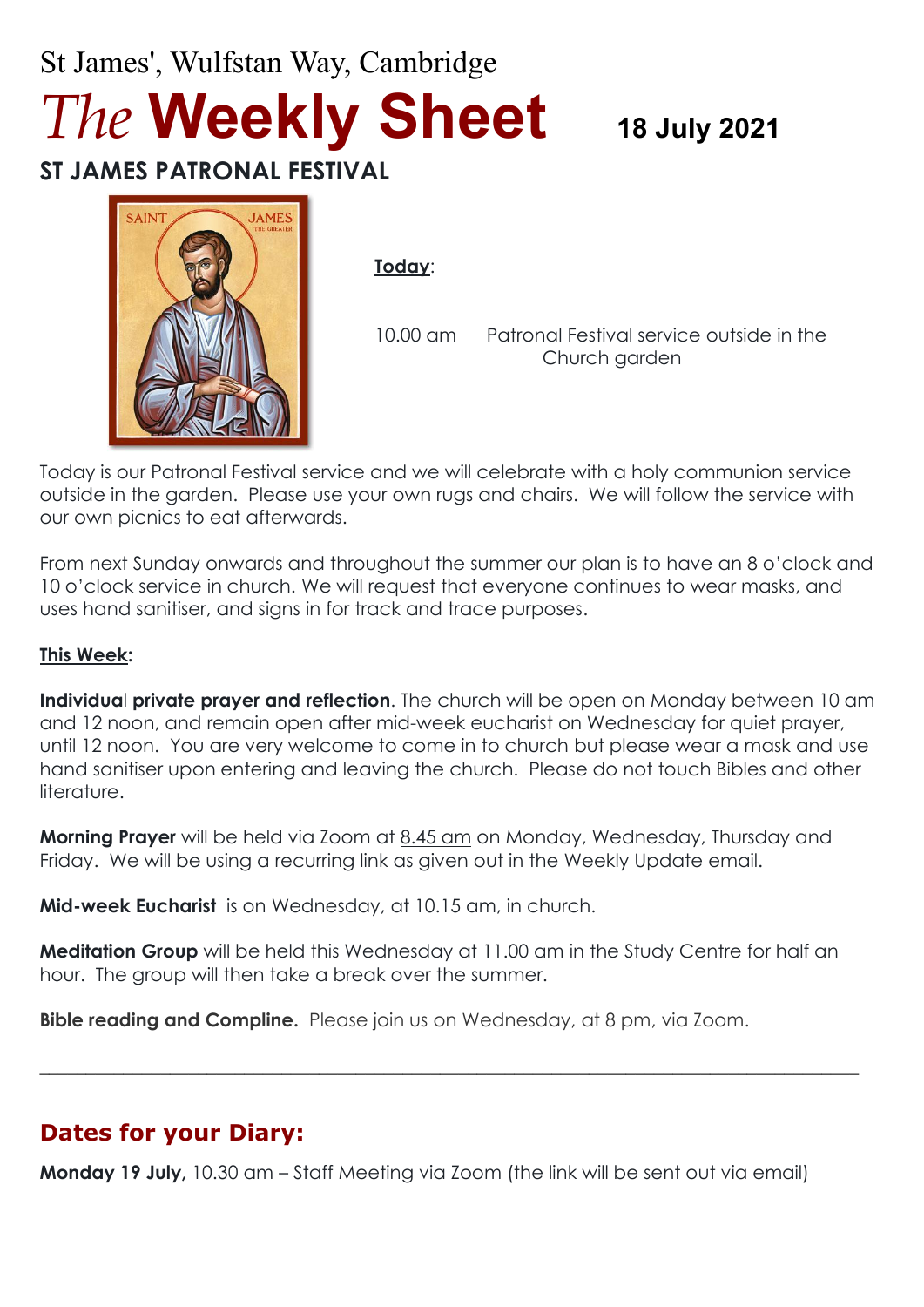## **Collect for today**

Merciful God, whose holy apostle Saint James, leaving his father and all that he had, was obedient to the calling of your Son Jesus Christ and followed him even to death: help us, forsaking the false attractions of the world, to be ready at all times to answer your call without delay; through Jesus Christ your Son, our Brother and our Lord, Amen.

## **Today's readings at 8 o'clock are:**

Acts 11.27-12.2; Psalm 126; Matthew 20.20-28

### **Acts 11.27-12.2**

At that time prophets came down from Jerusalem to Antioch. One of them named Agabus stood up and predicted by the Spirit that there would be a severe famine over all the world; and this took place during the reign of Claudius. The disciples determined that according to their ability, each would send relief to the believers living in Judea; this they did, sending it to the elders by Barnabas and Saul.

**\_\_\_\_\_\_\_\_\_\_\_\_\_\_\_\_\_\_\_\_\_\_\_\_\_\_\_\_\_\_\_\_\_\_\_\_\_\_\_\_\_\_\_\_\_\_\_\_\_\_\_\_\_\_\_\_\_\_\_\_\_\_\_\_\_\_\_\_\_\_\_\_\_\_\_\_\_\_\_\_\_\_\_\_\_**

 $\_$  , and the set of the set of the set of the set of the set of the set of the set of the set of the set of the set of the set of the set of the set of the set of the set of the set of the set of the set of the set of th

#### **James Killed and Peter Imprisoned**

About that time King Herod laid violent hands upon some who belonged to the church. He had James, the brother of John, killed with the sword.

 $\_$  , and the set of the set of the set of the set of the set of the set of the set of the set of the set of the set of the set of the set of the set of the set of the set of the set of the set of the set of the set of th

 $\_$  , and the set of the set of the set of the set of the set of the set of the set of the set of the set of the set of the set of the set of the set of the set of the set of the set of the set of the set of the set of th

## **Psalm 126**

When the Lord restored the fortunes of Zion, then were we like those who dream. Then was our mouth filled with laughter and our tongue with songs of joy. Then said they among the nations, 'The Lord has done great things for them'. The Lord has indeed done great things for us, and therefore we rejoiced. Restore again our fortunes, O Lord, as the river beds of the desert. Those who sow in tears shall reap with songs of joy. Those who go out weeping, bearing the seed, will come back with shouts of joy, bearing their sheaves with them.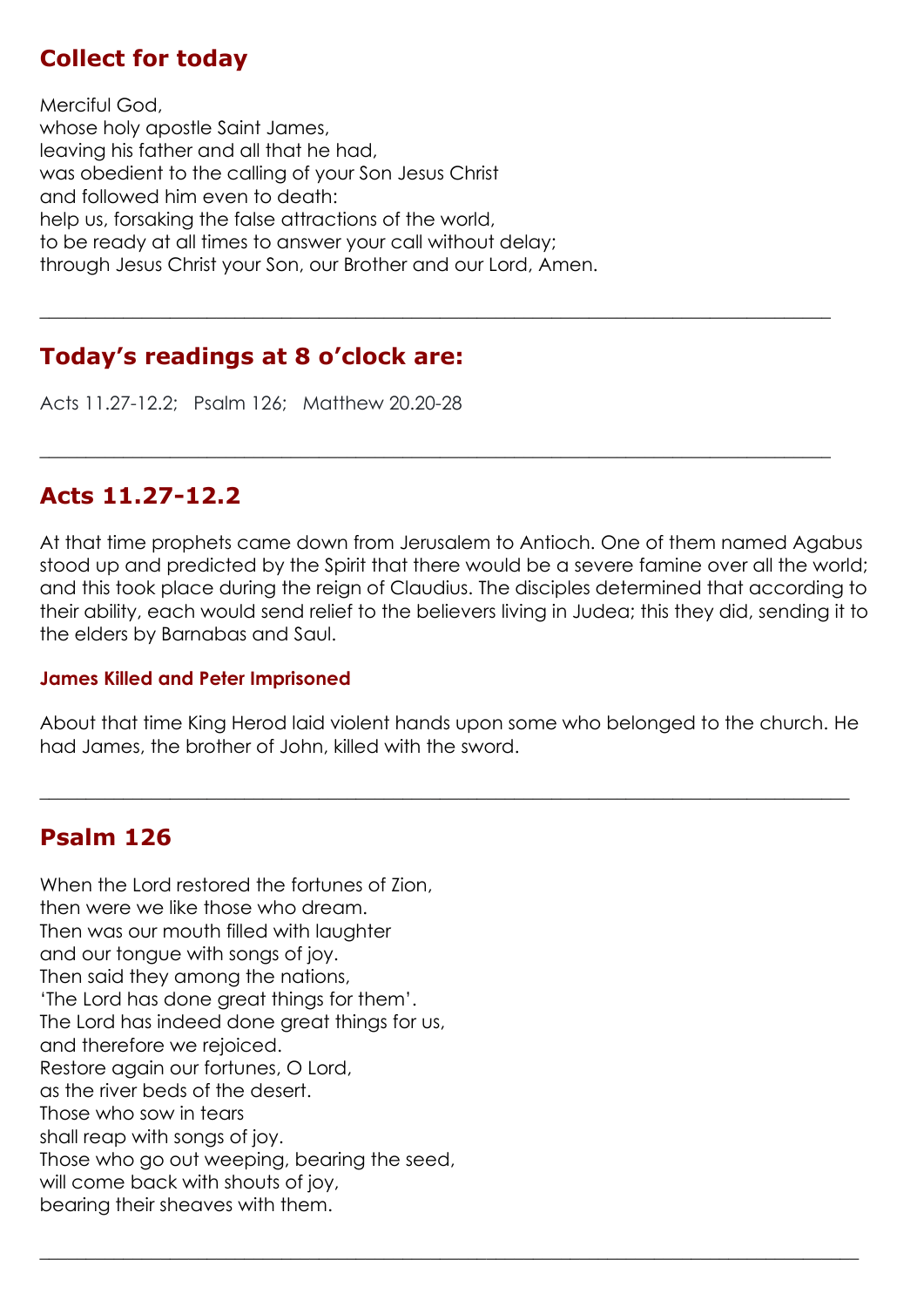## **Matthew 20.20-28**

#### **The Request of the Mother of James and John**

Then the mother of the sons of Zebedee came to him with her sons, and kneeling before him, she asked a favour of him. And he said to her, 'What do you want?' She said to him, 'Declare that these two sons of mine will sit, one at your right hand and one at your left, in your kingdom.' But Jesus answered, 'You do not know what you are asking. Are you able to drink the cup that I am about to drink?' They said to him, 'We are able.' He said to them, 'You will indeed drink my cup, but to sit at my right hand and at my left, this is not mine to grant, but it is for those for whom it has been prepared by my Father.'

When the ten heard it, they were angry with the two brothers. But Jesus called them to him and said, 'You know that the rulers of the Gentiles lord it over them, and their great ones are tyrants over them. It will not be so among you; but whoever wishes to be great among you must be your servant, and whoever wishes to be first among you must be your slave; just as the Son of Man came not to be served but to serve, and to give his life a ransom for many.'

## **Readings for next Sunday, 25 July (8th Sunday after Trinity)**

\_\_\_\_\_\_\_\_\_\_\_\_\_\_\_\_\_\_\_\_\_\_\_\_\_\_\_\_\_\_\_\_\_\_\_\_\_\_\_\_\_\_\_\_\_\_\_\_\_\_\_\_\_\_

 $\_$  , and the set of the set of the set of the set of the set of the set of the set of the set of the set of the set of the set of the set of the set of the set of the set of the set of the set of the set of the set of th

2 Samuel 11.1-15; Psalm 14; Ephesians 3.14-end; John 6.1-21

**James Day RIP:** Jennifer and family would like to thank everyone who sent such lovely messages and cards. It is a pleasure to reread them and see how much James was held in affection.

Pam Butler has organised **PAT testing for this Tuesday** between 1 and 3 pm in church. If you bring in an electrical item to use for your activity in church, please let Pam know before Tuesday by contacting on 07745 591235 or at pambutler27@hotmail.com

**Food Hub.** The Food Hub continues to operate on a Saturday morning between 10.30 am and 12.30 pm here at St James'.

The food remains a basic food package ideally for those who are either struggling to pay for provisions or who cannot get to the shops or book an online delivery.

The Food Hub is now able to receive donations again and these should be dropped off at church between 3 and 4 pm on a Friday afternoon. Look on the Queen Edith Community Forum website to find more details about those items most needed - and about how to donate financially. Thank you.

**Caroline** will be working from home on Monday and Thursday, usual times, and will be in the office on Wednesday morning.